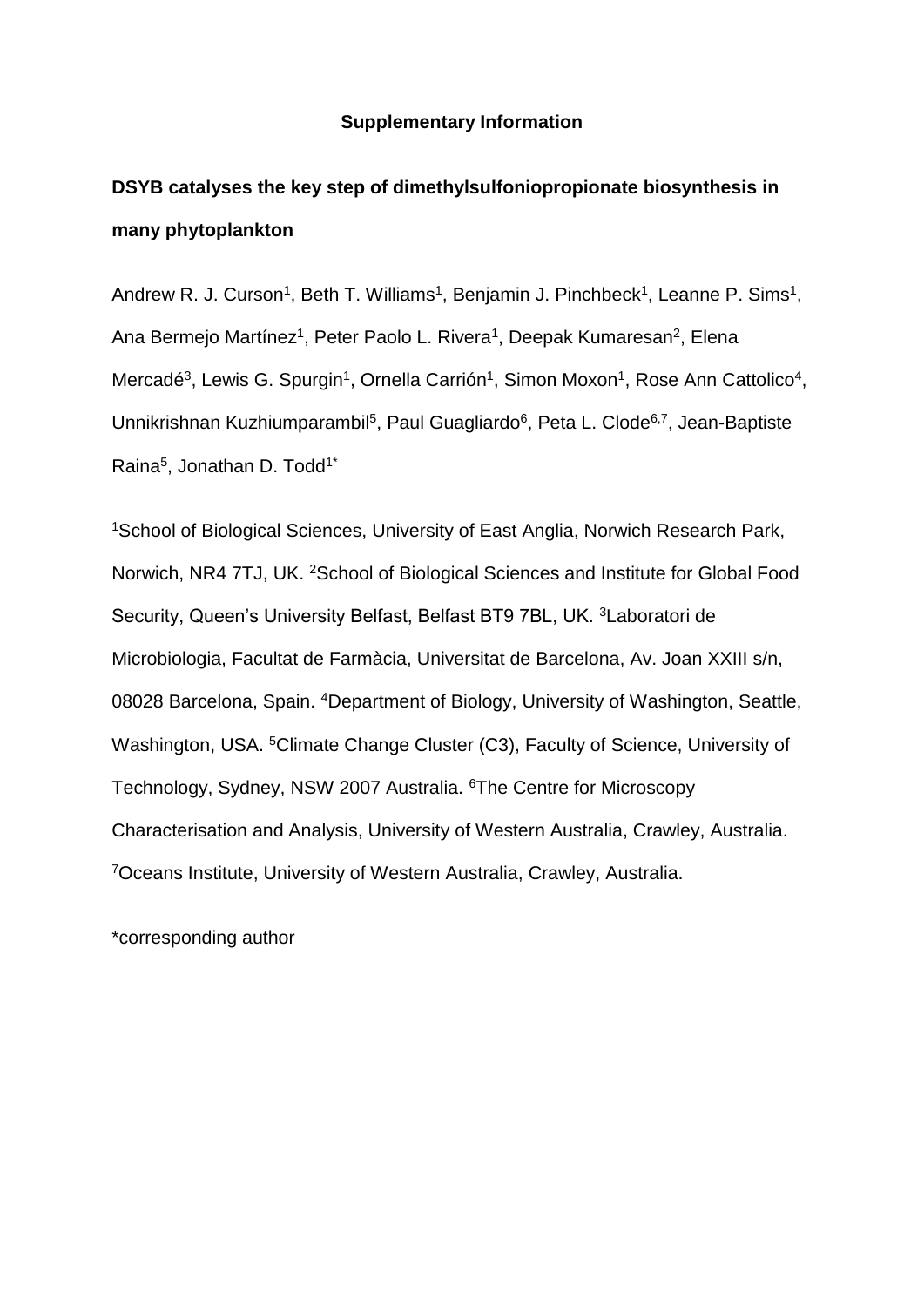

**Supplementary Figure 1. DSYB Lineweaver-Burk plots.** Results of DSYB enzyme assays with purified protein, with inverse of reaction rate (y axis) plotted against inverse of substrate concentration (x axis), over a range of substrate concentrations, in order to determine enzyme kinetics values for V<sub>max</sub> and K<sub>M</sub>. **a**, for methylthiohydroxybutyrate (MTHB). **b**, for *S*adenosyl methionine (SAM). Experiments were repeated twice and done using two biological replicates and two technical replicates with error bars of standard deviation shown (n=4).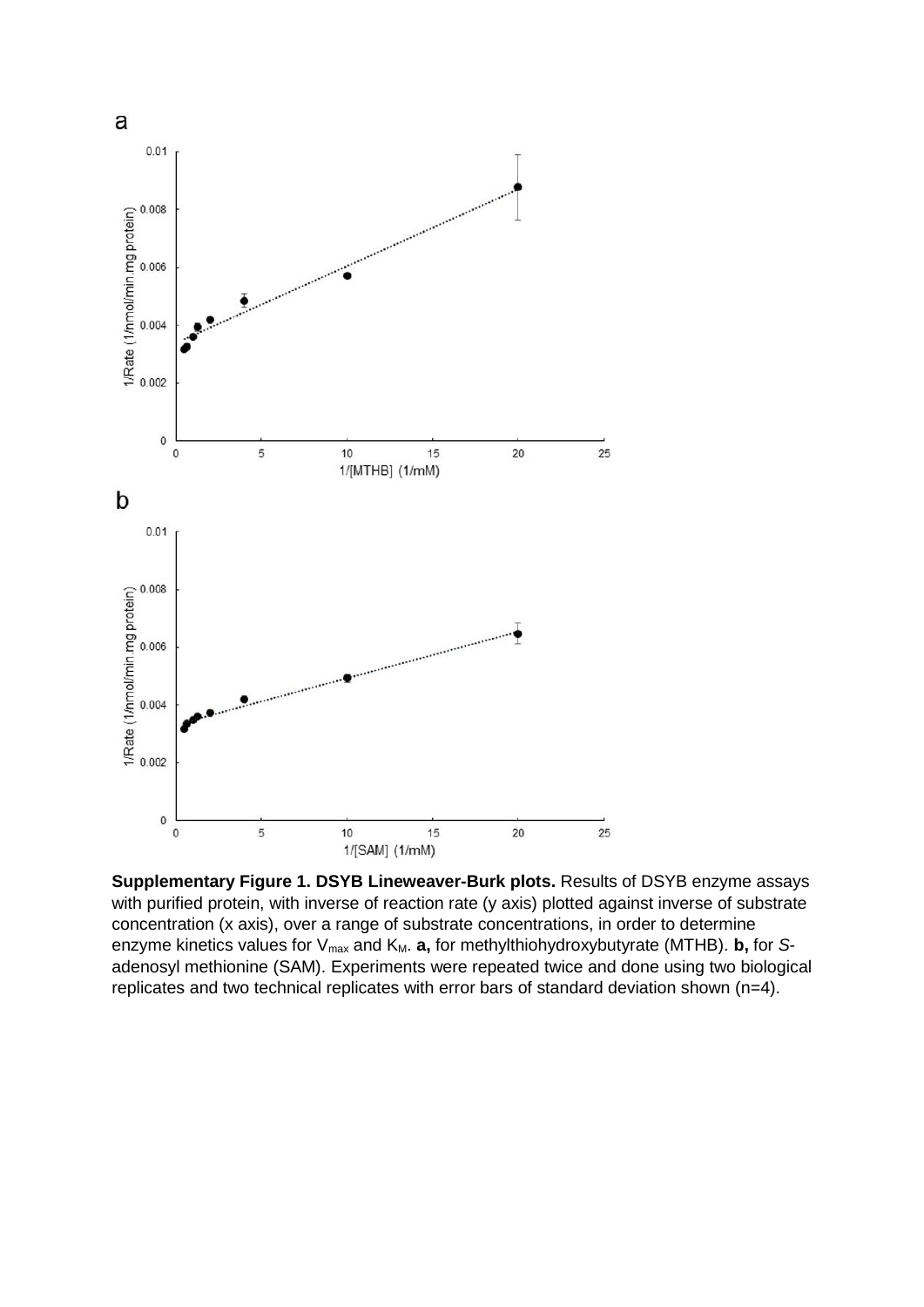

**Supplementary Figure 2. DMSP production and** *DSYB* **expression in different species or growth conditions. a, b,** DMSP production and absolute *DSYB* expression in different phytoplankton species grown under standard conditions. **c, d,** DMSP production and relative *DSYB* expression in *Prymnesium parvum* CCAP946/6 grown under different conditions. **e, f,** DMSP production and relative *DSYB* expression in *Fragilariopsis cylindrus* CCMP1102 grown under different conditions. For DMSP production, at least three biological replicates were used for each condition/species. For RT-qPCR, three biological replicates and three technical replicates were used for each gene/condition. All experiments were replicated at least twice. Low nitrogen refers to a concentration of 88.2  $\mu$ M NaNO<sub>3</sub>, 10% of standard nitrogen. Sample numbers are n=3 cultures/RT-qPCR reactions. Significance was determined by two-tailed Student's *t*-tests (*P* < 0.05). For visual clarity, only non-significant differences (NS) are indicated for **a** and **b**, while significant differences (\*) are indicated for **cf**. *P* values: **a**, Chry. vs Frag.: 0.0000260; Chry. vs Prym.: 0.00000141; Chry. vs Symb.: 0.0000389; Frag. vs Prym.: 0.00000533; Frag. vs Symb.: 0.0000434; Prym. vs Symb.: 0.000602; **b**, Chry. vs Frag.: 0.126; Chry. vs Prym.: 0.000873; Chry. vs Symb.1: 0.00255; Chry. vs Symb.2: 0.0385; Frag. vs Prym. 0.00104; Frag. vs Symb.1: 0.00284; Frag. vs Symb.2: 0.106; Prym. vs Symb.1: 0.0500; Prym. vs Symb.2: 0.00208; Symb.1 vs Symb.2: 0.00372; **c**, std. vs low sal.: 0.000000440; std. vs high sal.: 0.0664; std. vs low N: 0.455; **d**, std. vs low sal.: 0.000239; std. vs high sal.: 0.00639; std. vs low N: 0.156; **e**, std. vs high sal.: 0.00166; std. vs low N: 0.000752; **f**, std. vs high sal.: 0.00263; std. vs low N: 0.00130.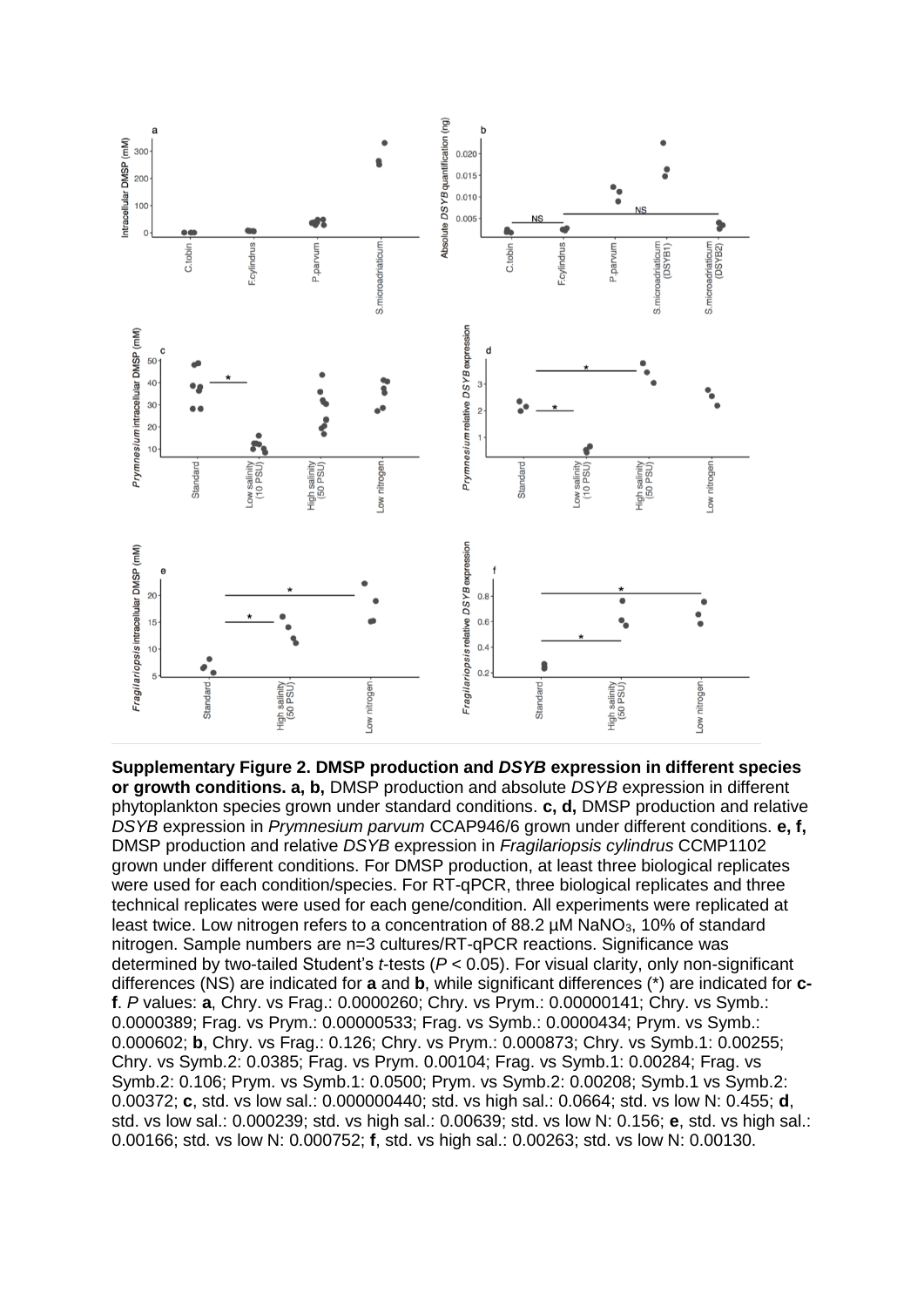

**Supplementary Figure 3. Western blots of DSYB. a**, *P. parvum* CCAP946/6 extracts (cells grown in normal (35 PSU) and low (10 PSU) salinity conditions) were run on an SDS-PAGE gel. **b**, Western blot of the SDS gel with antibody to *P. parvum* DSYB using colorimetric detection with NBT/BCIP. Lanes: L, protein standard ladder; 1, *P. parvum* extract (10 PSU); 2, *P. parvum* extract (35 PSU). SDS gel stained with Coomassie blue and Western blot was visualised by colorimetric detection of alkaline phosphatase activity using NBT/BCIP. Experiments were repeated twice on different biological replicates.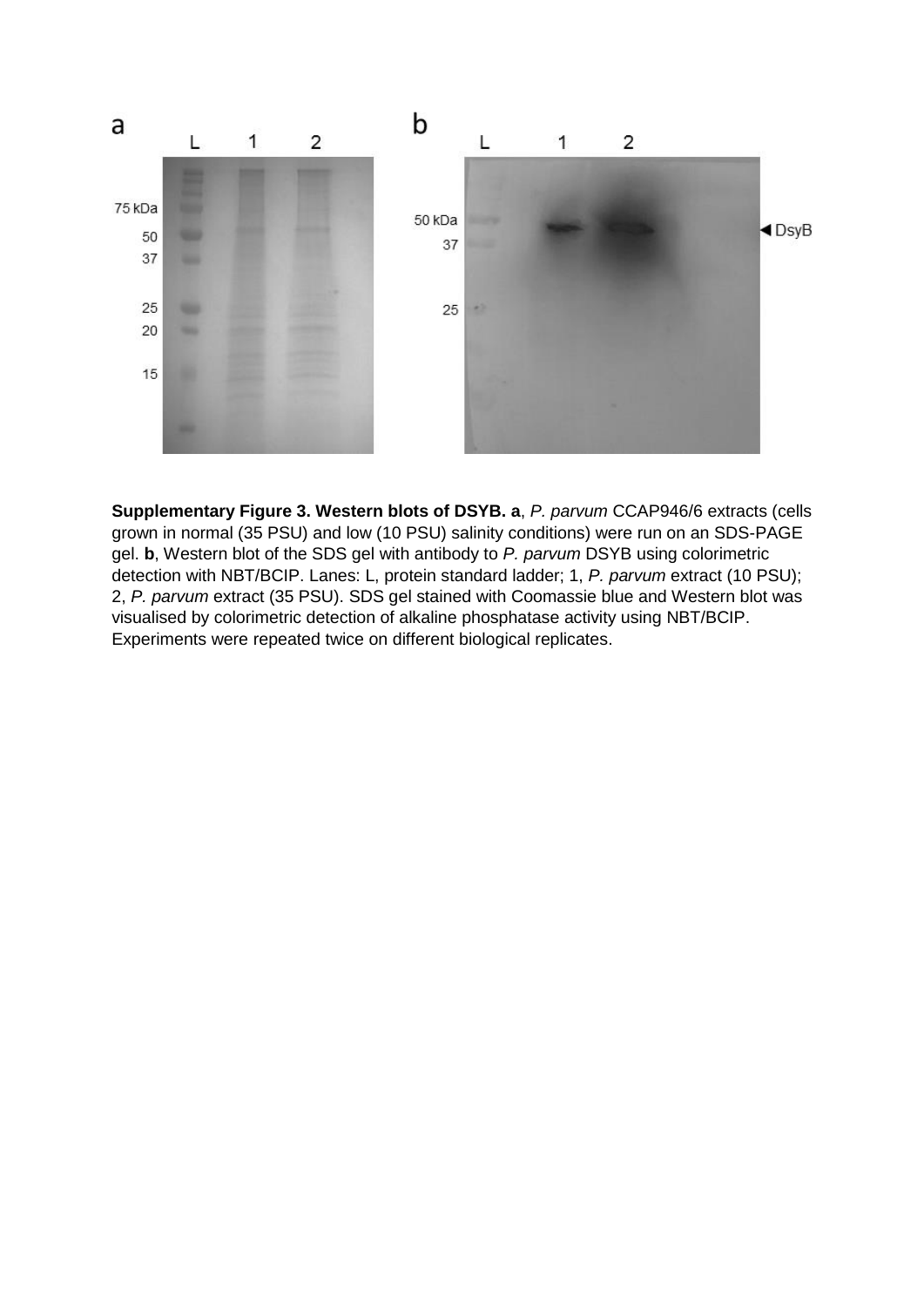

**Supplementary Figure 4. Immunogold localisation of DSYB in** *Prymnesium parvum* **CCAP946/6.** Electron micrograph of part of a *P. parvum* cell showing location of DSYB by immunogold labelling. Scale bar is 500 nm. Abbreviations: ch, chloroplast; ig, immunogold; m, mitochondrion; ri, ribosome; V, vacuole. Experiments were repeated twice and two samples (n=2) were used for each experiment.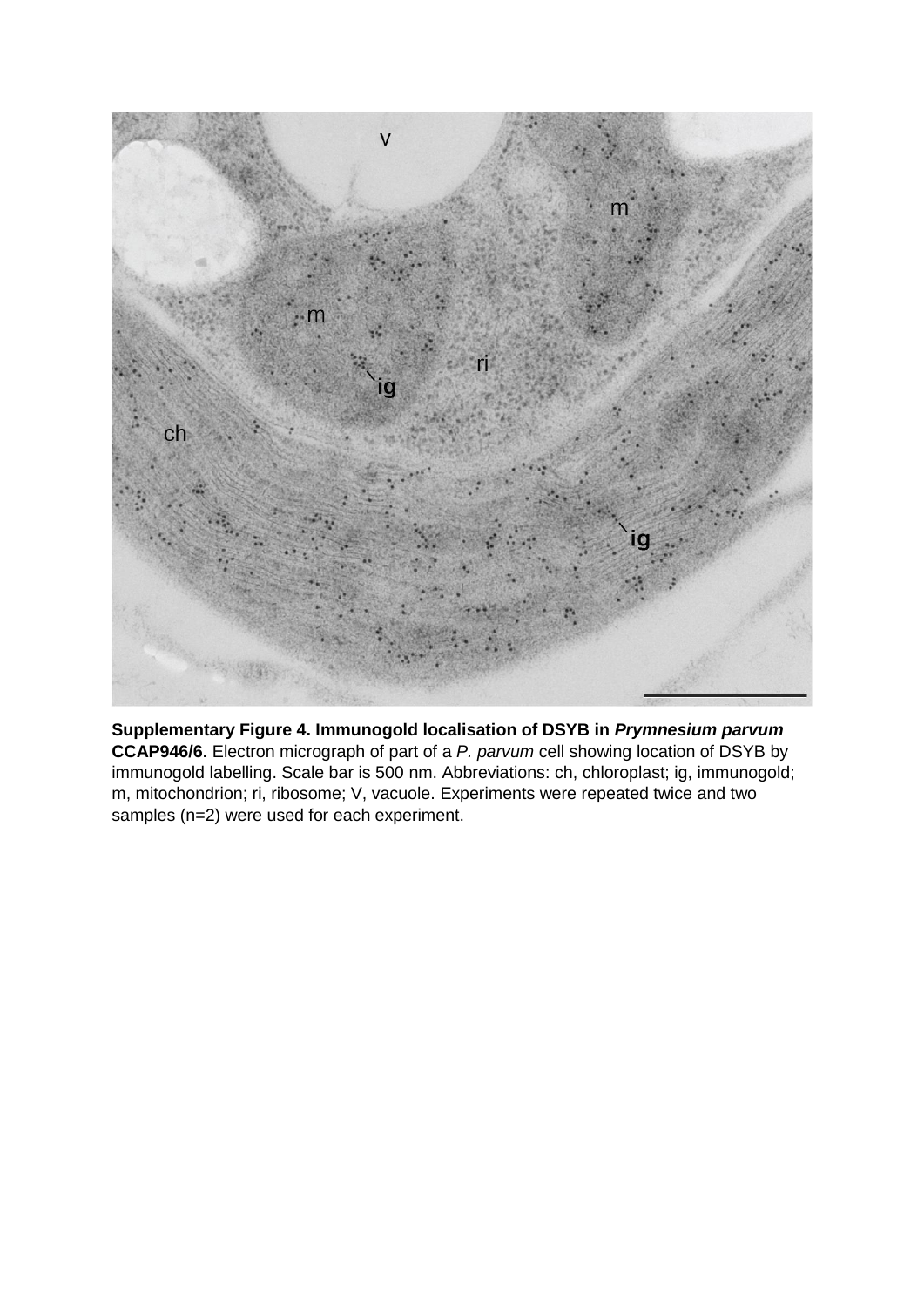

**Supplementary Figure 5. Relative abundance of <sup>34</sup>S-DMSP in** *Prymnesium parvum* **cells following incubation with <sup>34</sup>S-labelled sulfate.** Each data point represents the average of 3 technical replicates (n=3), standard errors are too small to be visible but are equal to 0.038 at 0 hr; 0.076 after 6 hrs; 0.040 after 24 hrs and 0.159 after 48 hrs. Linear regression is represented as a solid line ( $y = 0.379x + 4.512$ ;  $R^2 = 0.989$ ), with 95% confidence interval as dashed lines.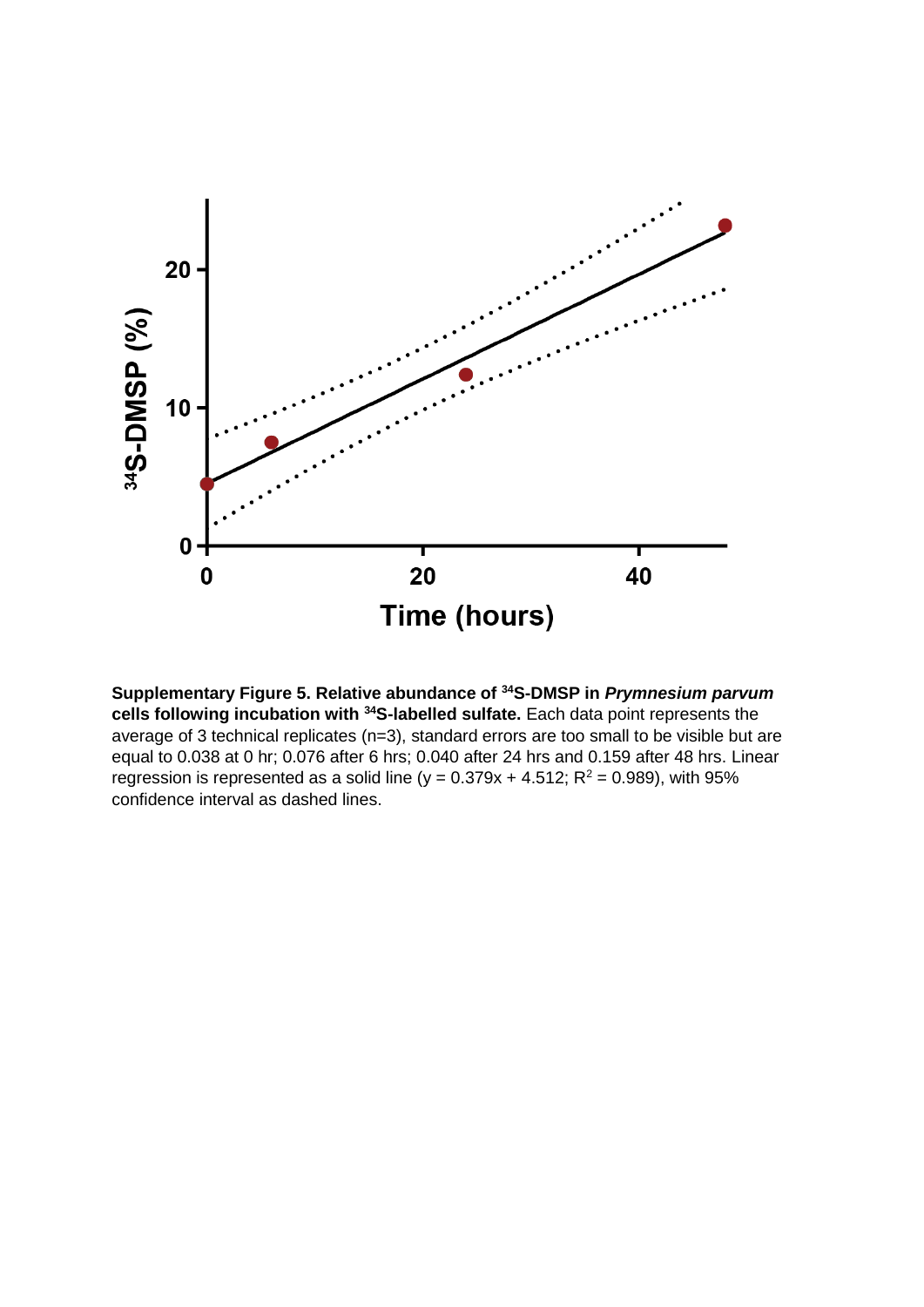(figure shown in separate file)

**Supplementary Figure 6. Phylogenetic tree of environmental DsyB/DSYB protein sequences.** An approximately maximum likelihood phylogenetic tree of DysB/DSYB sequences retrieved from metagenome and metatranscriptome datasets in relation to the ratified sequences (Fig. 1b). Sequences predicted to be bacterial DsyB and eukaryotic DSYB are indicated by curved arrows. Font colour represents the source of the sequences. Based on 1,487 sequences.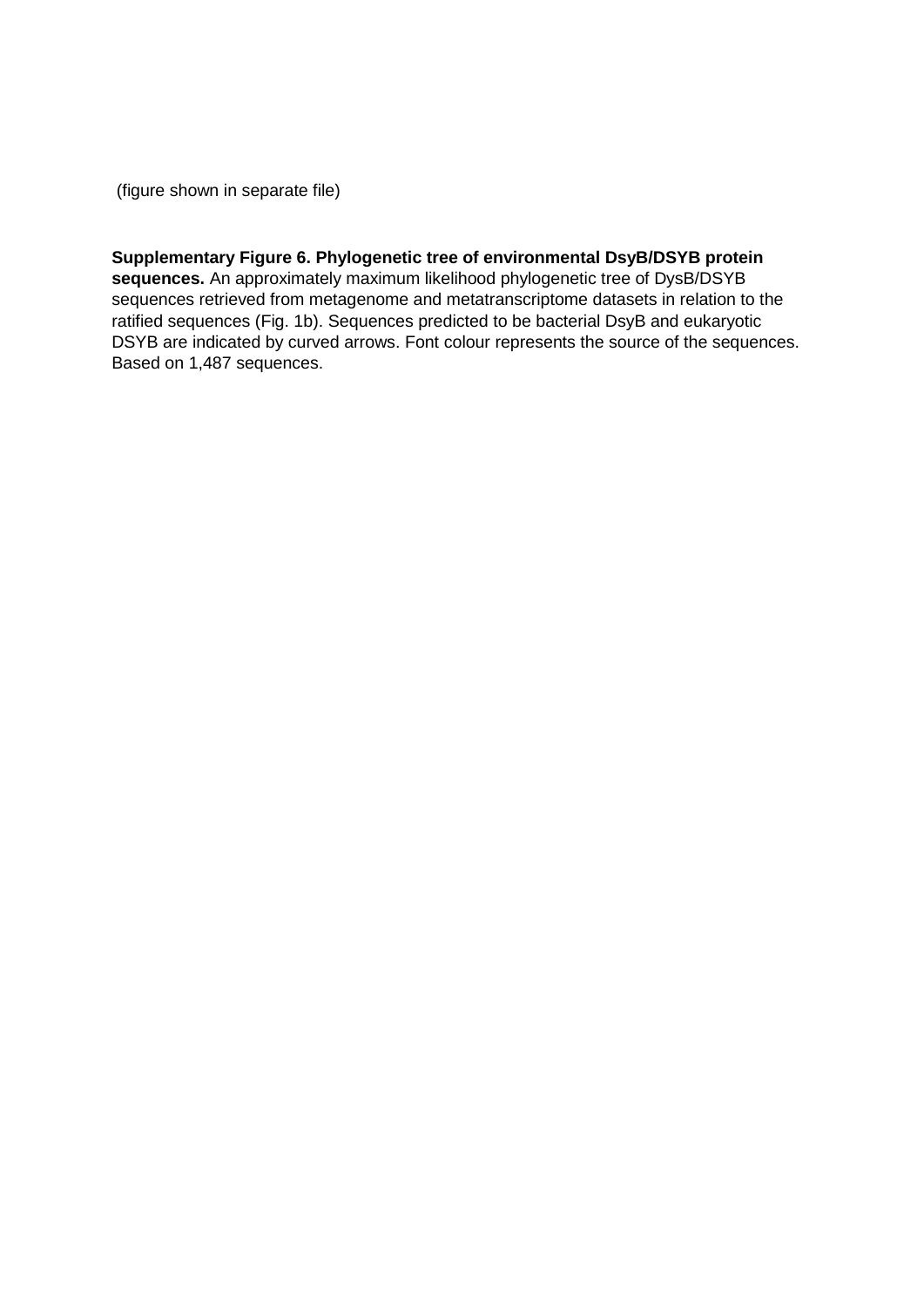

#### **Supplementary Figure 7. SDS-PAGE gel showing purification of** *C. tobin* **DSYB.** *C.*

*tobin* DSYB was expressed in *E. coli* and purified using Ni-affinity chromatography, with elutions at different concentrations of imidazole. Lanes: L, protein standard ladder; 1, lysate before purification; 2, eluted fraction at 25 mM imidazole; 3, eluted fraction at 50 mM imidazole; 4, eluted fraction at 100 mM imidazole containing purified DSYB. SDS gel stained with Coomassie blue. Experiments were repeated twice on different biological replicates.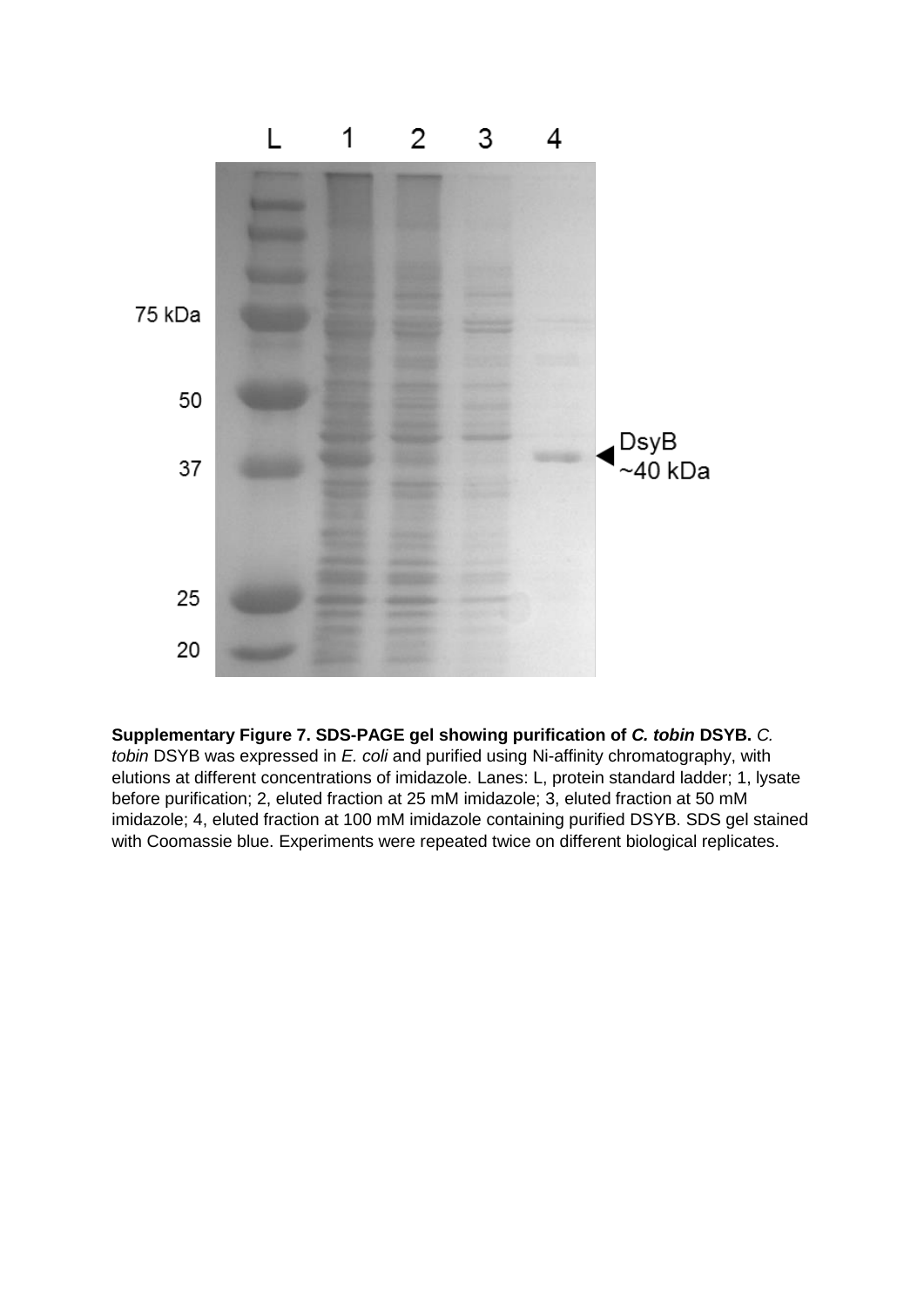| <b>Strain/Plasmid</b>                       | <b>Intracellular DMSP</b> | Gene cloned                                                                      | DMSHB production from R.                                                                                       | DMSHB production from L.                                                                                            |
|---------------------------------------------|---------------------------|----------------------------------------------------------------------------------|----------------------------------------------------------------------------------------------------------------|---------------------------------------------------------------------------------------------------------------------|
|                                             | concentration (mM)*       |                                                                                  | leguminosarum J391<br>expressing cloned<br>DSYB/dsyB from this strain<br>(pmol DMSP mg protein-1<br>$min^{-1}$ | aggregata dsyB mutant<br>J571 expressing cloned<br>DSYB/dsyB from this strain<br>(pmol DMSP mg protein-1<br>$min-1$ |
| Labrenzia aggregata LZB033                  | $9.6 +$                   | dsyB                                                                             | $2.98 \pm 0.603$                                                                                               | $426 \pm 11.8$                                                                                                      |
| Acropora cervicornis                        | NT‡                       | <b>DSYB</b>                                                                      | $2.48 \pm 0.221$                                                                                               | $290 \pm 40.1$                                                                                                      |
| Acropora millepora                          | NT                        | non-DSYB<br>methyltransferase<br>(Cluster022229)<br>from Raina et al.,<br>20131  | <b>NDS</b>                                                                                                     | <b>ND</b>                                                                                                           |
| Alexandrium tamarense<br>ATSP1-B            | <b>NT</b>                 | <b>DSYB</b>                                                                      | $3.31 \pm 0.223$                                                                                               | $504 \pm 26.4$                                                                                                      |
| Chrysochromulina tobin<br>CCMP291           | $0.611 \pm 0.08$          | <b>DSYB</b>                                                                      | $2.39 \pm 0.228$                                                                                               | $407 \pm 64.2$                                                                                                      |
| Chrysochromulina sp.<br><b>PCC307</b>       | $0.196 \pm 0.0394$        | <b>DSYB</b>                                                                      | <b>NT</b>                                                                                                      | <b>NT</b>                                                                                                           |
| Fragilariopsis cylindrus<br><b>CCMP1102</b> | $6.71 \pm 0.92$           | <b>DSYB</b>                                                                      | $3.12 \pm 0.659$                                                                                               | $311 \pm 11.9$                                                                                                      |
|                                             |                           | non-DSYB<br>methyltransferase<br>(207357) from<br>Lyon et al., 2011 <sup>2</sup> | <b>ND</b>                                                                                                      | <b>ND</b>                                                                                                           |
| Lingulodinium polyedrum<br><b>CCMP1936</b>  | NT                        | <b>DSYB</b>                                                                      | $2.49 \pm 0.345$                                                                                               | $364 \pm 0.000161$                                                                                                  |
| Symbiodinium<br>microadriaticum CCMP2467    | $282 \pm 35.0$            | <b>DSYB</b>                                                                      | $3.41 \pm 0.337$                                                                                               | $363 \pm 11.7$                                                                                                      |
| Prymnesium parvum<br><b>CCAP946/6</b>       | $54.3 \pm 5.97$           | <b>DSYB</b>                                                                      | $2.97 \pm 0.599$                                                                                               | <b>NT</b>                                                                                                           |
| Prymnesium parvum<br>CCAP941/6              | $20.6 \pm 3.05$           | <b>DSYB</b>                                                                      | <b>NT</b>                                                                                                      | <b>NT</b>                                                                                                           |
| Prymnesium parvum<br><b>CCAP946/1A</b>      | $53.8 \pm 4.58$           | <b>DSYB</b>                                                                      | <b>NT</b>                                                                                                      | <b>NT</b>                                                                                                           |
| Prymnesium parvum<br><b>CCAP946/1D</b>      | $35.5 \pm 1.50$           | <b>DSYB</b>                                                                      | NT                                                                                                             | <b>NT</b>                                                                                                           |
| Prymnesium parvum<br>CCAP946/1B             | $48.4 \pm 6.29$           | <b>DSYB</b>                                                                      | <b>NT</b>                                                                                                      | <b>NT</b>                                                                                                           |
| Prymnesium patelliferum<br><b>CCAP946/4</b> | $25.3 \pm 2.39$           | <b>DSYB</b>                                                                      | NT                                                                                                             | NT                                                                                                                  |
| pLMB509 (empty vector<br>control)           |                           | none                                                                             | <b>ND</b>                                                                                                      | <b>ND</b>                                                                                                           |

### **Supplementary Table 1. DMSP production in strains of bacteria/phytoplankton and activity of the corresponding cloned** *dsyB***/***DSYB* **genes.**

\*based on experiments repeated at least twice, mean of three biological replicates (n=3) and standard deviation shown

†concentration for *Labrenzia* from Curson et al.<sup>3</sup>

‡NT, not tested

§ND, not detected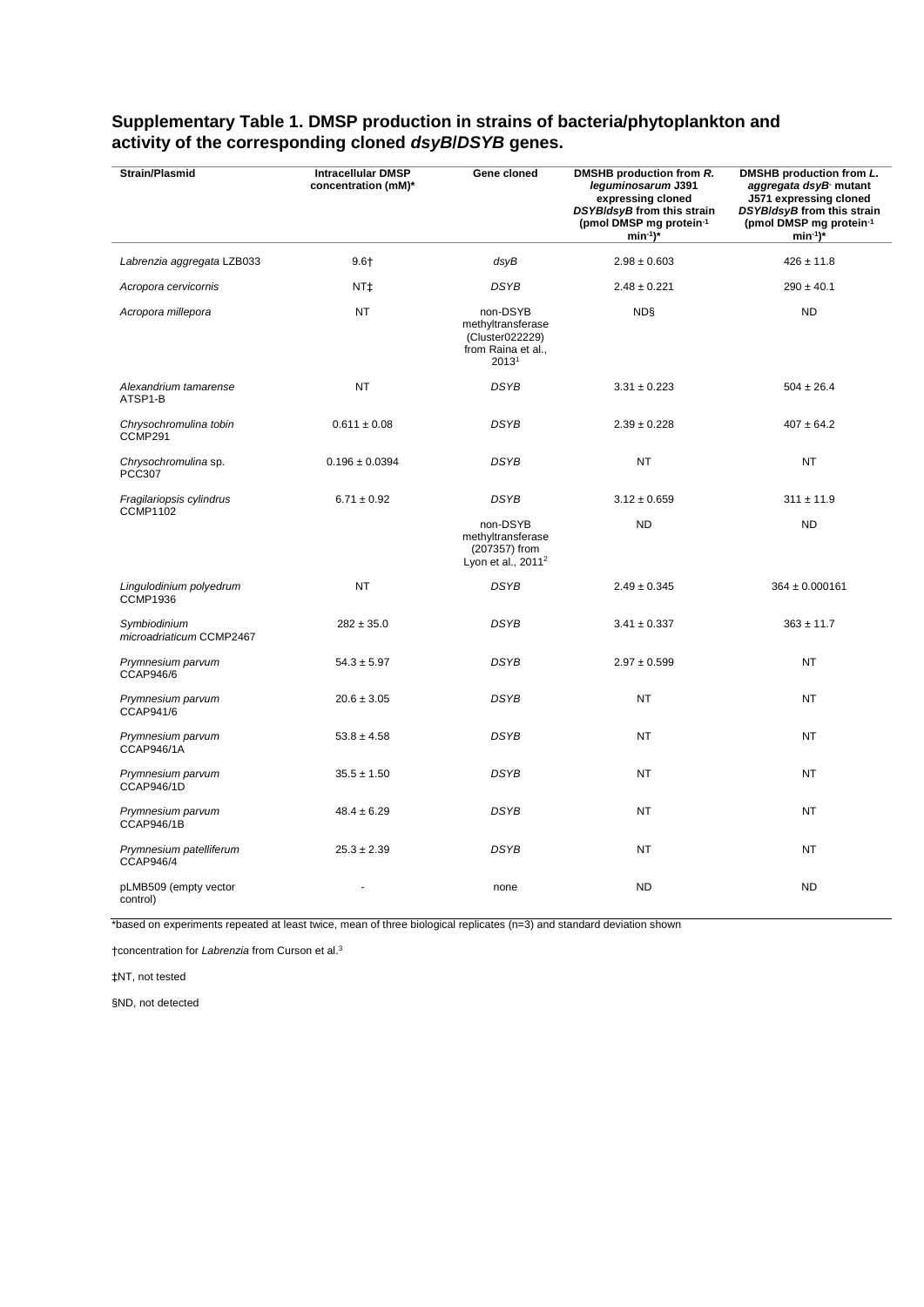### **Supplementary Table 2. Summary of iMicrobe transcriptome expression and** *DSYB* **copy number.**

|                                                    | <b>Dinoflagellates</b> | Haptophytes    | <b>Diatoms</b>  | Ochrophyta      |
|----------------------------------------------------|------------------------|----------------|-----------------|-----------------|
| <b>Number of transcriptomes</b><br>with DSYB       | $26(30)^*$             | 11(12)         | 5(30)           | 3(15)           |
| Average TPM+ values for<br>DSYB sequencest         | $42.9 \pm 28.7$        | $107 \pm 49.6$ | $13.8 \pm 9.55$ | $6.66 \pm 1.18$ |
| <b>Transcriptomes that</b><br>express >1 DSYB copy | 23                     | 3              |                 | 0               |
| Range in number of DSYB<br>copies                  | 1 to 12                | $1$ to $2$     | 1 to $5$        | 1               |

\*number in brackets is the total number of transcriptomes of that taxon in iMicrobe

†TPM, transcripts per kilobase million

‡averages based on cumulative TPM values for each species with standard deviation shown and sample numbers were n=26 for dinoflagellates, n=11 for haptophytes, n=5 for diatoms, n=3 for ochrophyta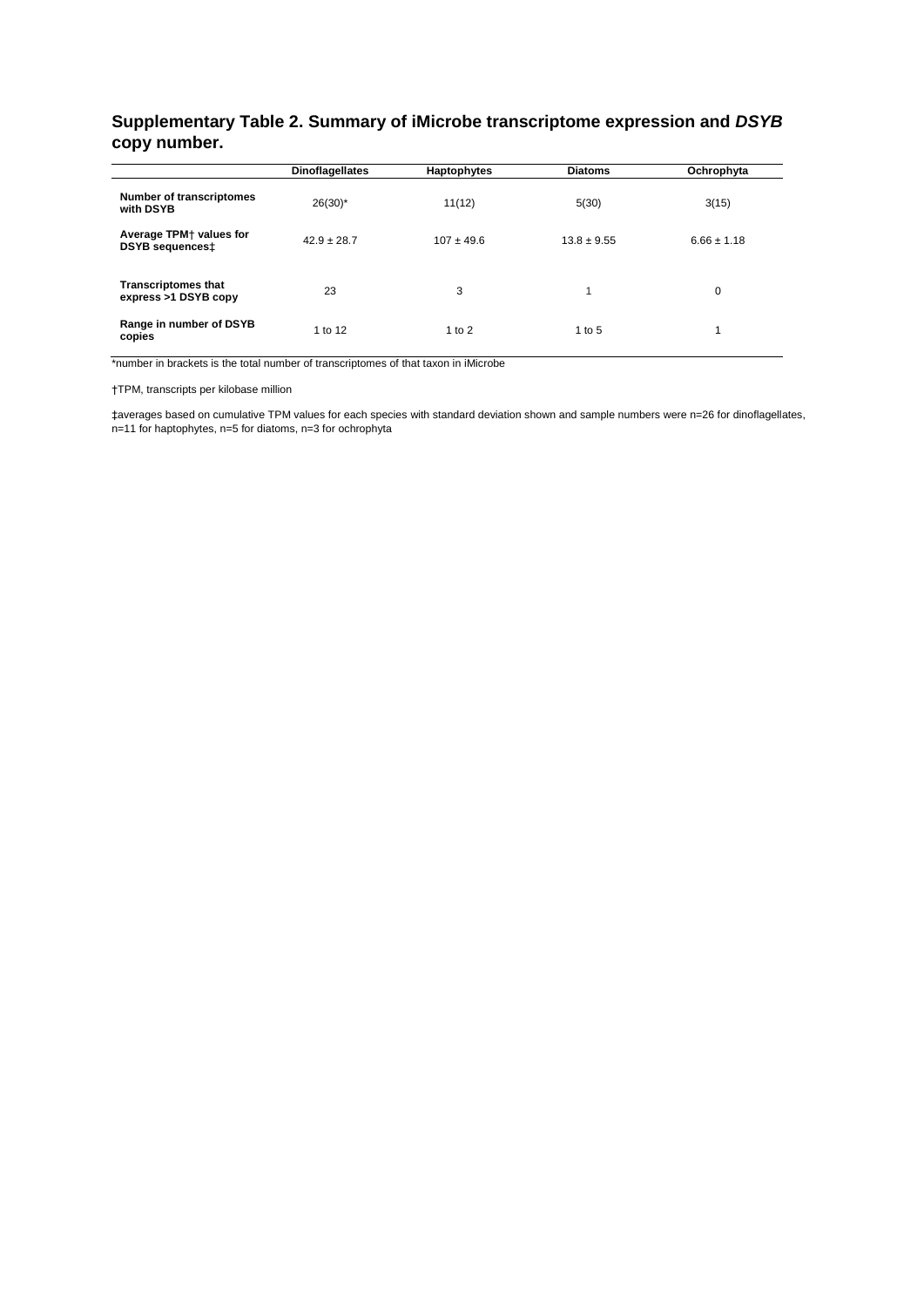### **Supplementary Table 4.** *In vitro* **assays with purified DSYB protein and heat-denatured**  *P. parvum* **cell lysate and Michaelis-Menten kinetics data**

| Assay components                       | Activity (nmol DMSHB mg protein-1 min-1)* |
|----------------------------------------|-------------------------------------------|
| <b>DSYB</b>                            | N.D.f                                     |
| DSYB + SAM                             | N.D.                                      |
| DSYB + MTHB                            | N.D.                                      |
| DSYB + SAM + MTHB                      | N.D.                                      |
| $DSYB + P.$ parvum lysate              | N.D.                                      |
| DSYB + $P.$ parvum lysate + SAM        | $7.14 \pm 2.26$                           |
| DSYB + P. parvum lysate + MTHB         | N.D.                                      |
| DSYB + P. parvum lysate + SAM + MTHB   | $94.0 \pm 2.82$                           |
| $DSYB + P$ . parvum lysate + SAM + Met | N.D.                                      |
| DSYB + P. parvum lysate + SAM + MTOB   | N.D.                                      |
| DSYB + P. parvum lysate + SAM + MMPA   | N.D.                                      |
|                                        |                                           |

| <b>Substrate</b> | $V_{\text{max}}$ (nmol mg protein <sup>-1</sup> min <sup>-1</sup> ) $\ddagger$ | $K_{cat}$ (s-1) | $K_M$ ( $\mu$ M) $\ddagger$ | Specific activity, K <sub>cat</sub> /K <sub>M</sub><br>$(M^{-1}s^{-1})$ |
|------------------|--------------------------------------------------------------------------------|-----------------|-----------------------------|-------------------------------------------------------------------------|
| <b>MTHB</b>      | $294 \pm 7.7$                                                                  | 0.499           | $88.2 \pm 15$               | 5,664                                                                   |
| SAM              | $303 \pm 4.5$                                                                  | 0.515           | $60.1 \pm 14$               | 8.497                                                                   |

\*background DMS from DMSHB/DMSP present in the *P. parvum* lysate was subtracted from DMS values used for activities, mean of 3 biological replicates (n=3) with standard deviations shown

#### †N.D., not detected

‡based on experiments that were repeated twice with two biological replicates and two technical replicates (n=4) for each experiment, standard deviations are shown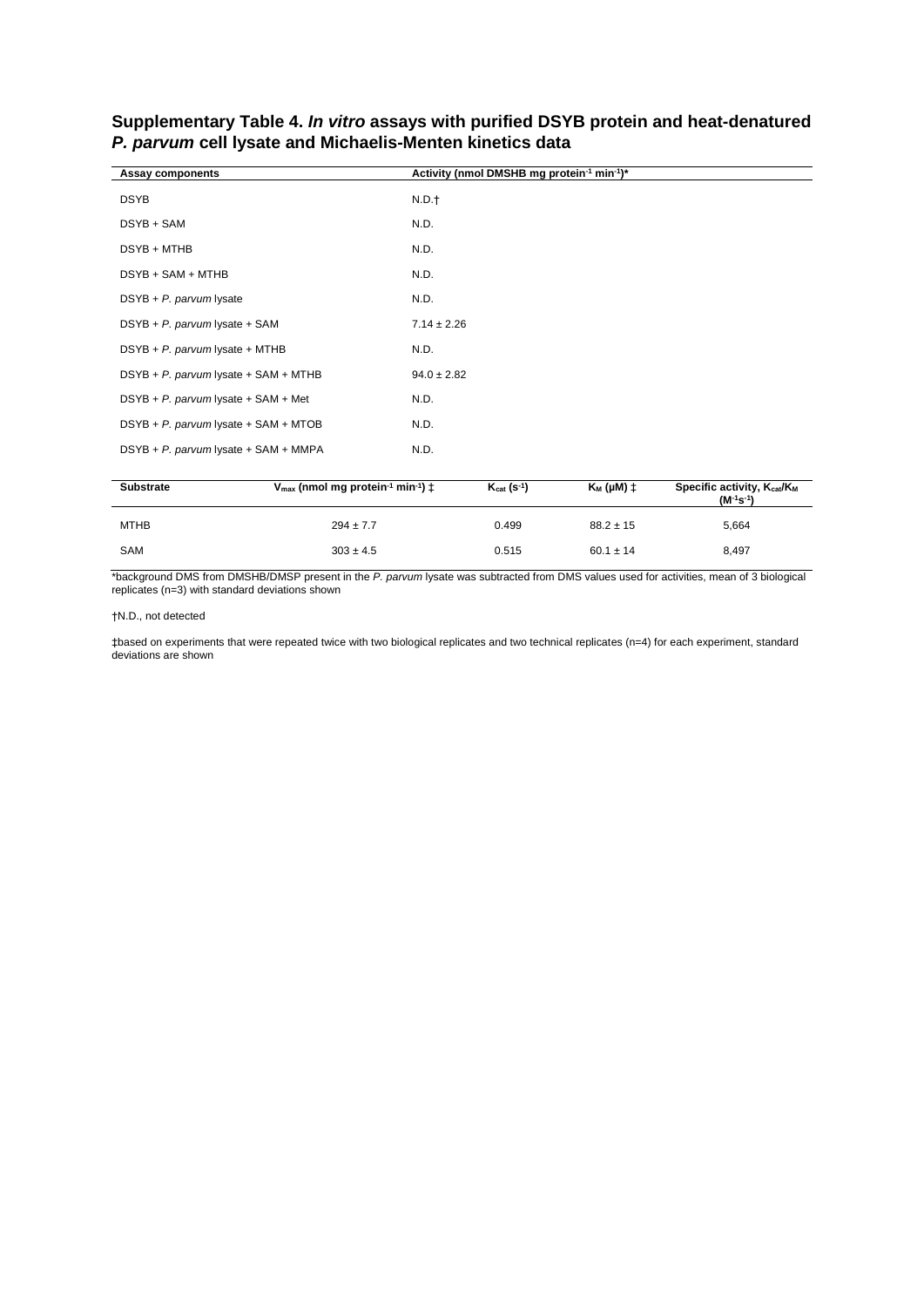## **Supplementary Table 5. Localisation signals predicted from** *in silico* **sequence analysis of DSYB proteins.**

| <b>Strain</b>                         | SignalP 4.1 prediction | ChloroP 1.1 prediction   | TargetP 1.1 prediction |
|---------------------------------------|------------------------|--------------------------|------------------------|
| Acropora cervicornis                  | -*                     | C†                       | M‡                     |
| Alexandrium tamarense ATSP1-B         |                        | $\overline{\phantom{a}}$ | M                      |
| Chrysochromulina tobin CCMP291        |                        |                          | M                      |
| Fragilariopsis cylindrus CCMP1102     |                        | С                        | M                      |
| Lingulodinium polyedrum CCMP1936      |                        | С                        | M                      |
| Prymnesium parvum CCAP946/1B          |                        |                          | M                      |
| Symbiodinium microadriaticum CCMP2467 |                        |                          | M                      |

\*no localisation signal predicted

†C, chloroplast

‡M, mitochondrion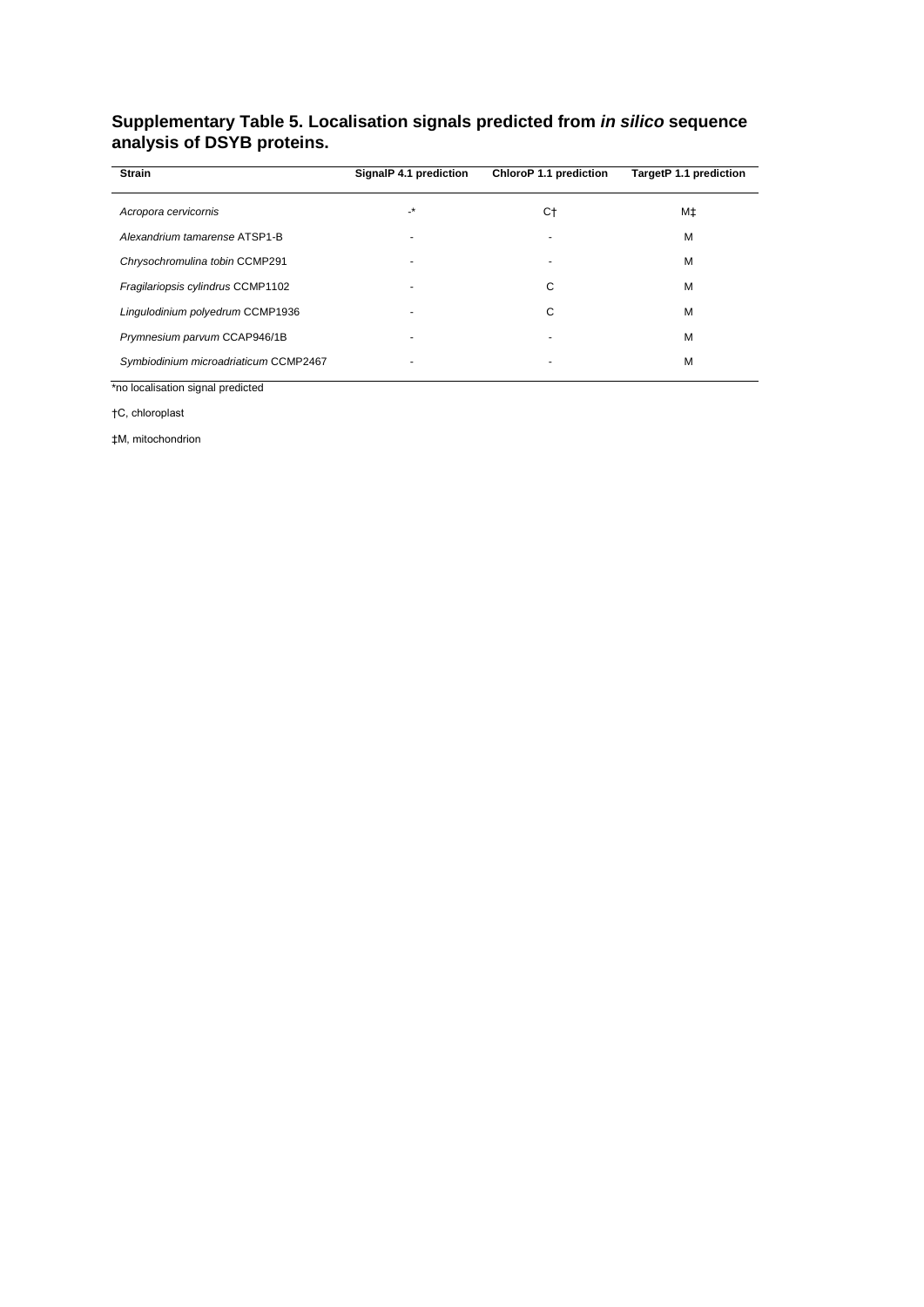| Metatranscriptome/<br>Project | Sample ID  | <b>Biome</b>                  | Location,<br>latitude, longitude                                | <b>Size fraction</b>     | Source      |
|-------------------------------|------------|-------------------------------|-----------------------------------------------------------------|--------------------------|-------------|
| Tara Oceans                   | ERR598943  | Marine, seawater, depth 5 m   | South Pacific Ocean,                                            | $0.22 \mu m - 3 \mu m$   | EBI         |
| Tara Oceans                   | ERR598945  | Marine, seawater, depth 5 m   | -5.2529, -85.1545<br>Southern Ocean,                            | $0.22 \mu m - 3 \mu m$   | EBI         |
| Tara Oceans                   | ERR598952  | Marine, seawater, depth 30 m  | -60.2287, -60.6476<br>North Pacific Ocean,                      | $0.22 \mu m - 3 \mu m$   | EBI         |
| Tara Oceans                   | ERR598953  | Marine, seawater, depth 177 m | 2.0299, -84.5546<br>South Pacific Ocean,                        | $0.22 \mu m - 3 \mu m$   | EBI         |
| Tara Oceans                   | ERR598956  | Marine, seawater, depth 150 m | -12.9794, -96.0232<br>South Pacific Ocean,                      | $0.22 \mu m - 3 \mu m$   | EBI         |
| Tara Oceans                   | ERR598976  | Marine, seawater, depth 5 m   | $-8.9109, -140.2845$<br>North Atlantic Ocean,                   | $0.22 \mu m - 3 \mu m$   | EBI         |
| Tara Oceans                   | ERR598977  | Marine, seawater, depth 60 m  | 36.1715, -29.0230<br>Arabian Sea,<br>14.5536, 70.0128           | $0.22 \mu m - 1.6 \mu m$ | EBI         |
| Tara Oceans                   | ERR598988  | Marine, seawater, depth 120 m | South Pacific Ocean,                                            | $0.22 \mu m - 3 \mu m$   | EBI         |
| Tara Oceans                   | ERR598999  | Marine, seawater, depth 600 m | -9.0714, -140.5973<br>South Pacific Ocean,<br>8.9729, -139.2393 | $0.22 \mu m - 3 \mu m$   | EBI         |
| Tara Oceans                   | ERR599004  | Marine, seawater, depth 450 m | North Pacific Ocean,<br>6.3599, -103.0598                       | $0.22 \mu m - 3 \mu m$   | EBI         |
| Tara Oceans                   | ERR599010  | Marine, seawater, depth 5 m   | South Atlantic Ocean,<br>-20.9354, -35.1803                     | $0.22 \mu m - 3 \mu m$   | EBI         |
| Tara Oceans                   | ERR599011  | Marine, seawater, depth 5 m   | Arabian Sea,<br>14.6059, 69.9776                                | $0.22 \mu m - 1.6 \mu m$ | EBI         |
| Tara Oceans                   | ERR599015  | Marine, seawater, depth 375 m | North Pacific Ocean,<br>14.2025, -116.6433                      | $0.22 \mu m - 3 \mu m$   | EBI         |
| Tara Oceans                   | ERR599016  | Marine, seawater, depth 75 m  | Indian Ocean,<br>-16.9534, 53.9601                              | $0.22 \mu m - 1.6 \mu m$ | EBI         |
| Tara Oceans                   | ERR599022  | Marine, seawater, depth 5 m   | South Atlantic Ocean,<br>$-30.1367, -43.2899$                   | $0.22 \mu m - 3 \mu m$   | EBI         |
| Tara Oceans                   | ERR599027  | Marine, seawater, depth 40 m  | South Atlantic Ocean,<br>-47.2007, -57.9446                     | $0.22 \mu m - 3 \mu m$   | EBI         |
| Tara Oceans                   | ERR599031  | Marine, seawater, depth 600 m | Arabian Sea,<br>20.8457, 63.5851                                | $0.22 \mu m - 1.6 \mu m$ | EBI         |
| Tara Oceans                   | ERR599035  | Marine, seawater, depth 5 m   | South Atlantic Ocean,<br>-47.1863, -58.2902                     | $0.22 \mu m - 3 \mu m$   | EBI         |
| Tara Oceans                   | ERR599067  | Marine, seawater, depth 380 m | North Pacific Ocean,<br>2.0649, -84.5546                        | $0.22 \mu m - 3 \mu m$   | EBI         |
| Tara Oceans                   | ERR599098  | Marine, seawater, depth 5 m   | Indian Ocean,<br>$-6.9570, 53.9801$                             | $0.22 \mu m - 1.6 \mu m$ | EBI         |
| Tara Oceans                   | ERR599102  | Marine, seawater, depth 5 m   | Arabian Sea,<br>19.0393, 64.4913                                | $0.22 \mu m - 1.6 \mu m$ | EBI         |
| Tara Oceans                   | ERR599104  | Marine, seawater, depth 90 m  | Southern Ocean,<br>-62.2231, -49.2139                           | $0.22 \mu m - 3 \mu m$   | EBI         |
| Tara Oceans                   | ERR599109  | Marine, seawater, depth 340 m | Arabian Sea,<br>19.0351, 64.5638                                | $0.22 \mu m - 1.6 \mu m$ | EBI         |
| Tara Oceans                   | ERR599113  | Marine, seawater, depth 50 m  | South Pacific Ocean,<br>-12.9723, -96.0122                      | $0.22 \mu m - 3 \mu m$   | EBI         |
| Tara Oceans                   | ERR599169  | Marine, seawater, depth 5 m   | South Pacific Ocean,<br>-13.0023, -95.9759                      | $0.22 \mu m - 3 \mu m$   | EBI         |
| Tara Oceans                   | ERR599176  | Marine, seawater, depth 5 m   | Southern Ocean, 62.0385, -<br>49.5290                           | $0.22 \mu m - 3 \mu m$   | EBI         |
| GeoMICS                       | SRR1782575 | Marine, seawater, depth 5 m   | P1: North Pacific Ocean,                                        | $2 \mu m - 53 \mu m$     | <b>NCBI</b> |
| GeoMICS                       | SRR1781979 | Marine, seawater, depth 5 m   | 48.575, -125.5<br>P1: North Pacific Ocean,<br>48.575, -125.5    | $2 \mu m - 53 \mu m$     | <b>NCBI</b> |
| GeoMICS                       | SRR1782572 | Marine, seawater, depth 5 m   | P1: North Pacific Ocean,<br>48.575, -125.5                      | $0.2 \mu m - 2 \mu m$    | <b>NCBI</b> |
| GeoMICS                       | SRR1782573 | Marine, seawater, depth 5 m   | P1: North Pacific Ocean,<br>48.575, -125.5                      | $0.2 \mu m - 2 \mu m$    | <b>NCBI</b> |
| GeoMICS                       | SRR4095707 | Marine, seawater, depth 5 m   | P6: North Pacific Ocean,<br>48.743, -127.667                    | $2 \mu m - 53 \mu m$     | <b>NCBI</b> |
| GeoMICS                       | SRR4095708 | Marine, seawater, depth 5 m   | P6: North Pacific Ocean,<br>48.743, -127.667                    | $2 \mu m - 53 \mu m$     | <b>NCBI</b> |
| GeoMICS                       | SRR4095709 | Marine, seawater, depth 5 m   | P6: North Pacific Ocean,<br>48.743, -127.667                    | $0.2 \mu m - 2 \mu m$    | <b>NCBI</b> |
| GeoMICS                       | SRR4095710 | Marine, seawater, depth 5 m   | P6: North Pacific Ocean,<br>48.743, -127.667                    | $0.2 \mu m - 2 \mu m$    | <b>NCBI</b> |

# **Supplementary Table 7. Metatranscriptome sample information.**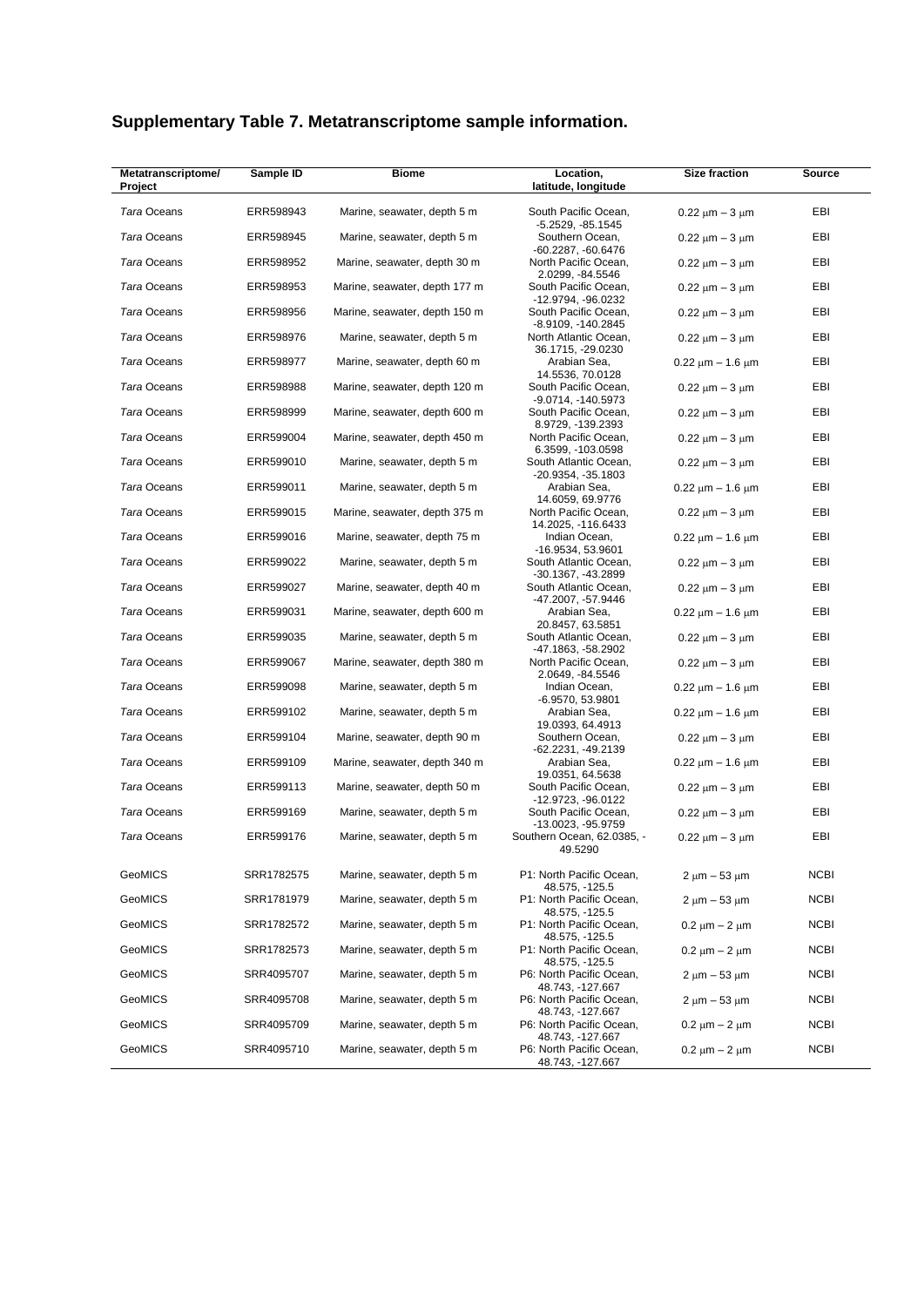| Sample ID                                               | u ansunpi abunuanue.<br><b>Total number</b> | <b>Number of transcripts</b> |                |                |              |                         |        |       |                |             |              |
|---------------------------------------------------------|---------------------------------------------|------------------------------|----------------|----------------|--------------|-------------------------|--------|-------|----------------|-------------|--------------|
|                                                         | of sequences                                | dsyB                         | <b>DSYB</b>    | dddD           | dddK         | dddL                    | dddP   | dddQ  | dddY           | dddW        | Alma1        |
| ERR598943                                               | 26,541,646                                  | 3                            | $\overline{2}$ | 4              | 81           | 1                       | 2,095  | 279   | $\mathbf 0$    | $\mathbf 0$ | $\mathbf{1}$ |
| ERR598945                                               | 19,465,217                                  | 6                            | 12             | 60             | 380          | 1                       | 636    | 47    | 0              | $\mathbf 0$ | 0            |
| ERR598952                                               | 13,686,168                                  | 2                            | 5              | 0              | 22           | 1                       | 1,259  | 156   | $\mathbf 0$    | 0           | 0            |
| ERR598953                                               | 23,584,453                                  | 17                           | 0              | 1              | 5            | 24                      | 3,599  | 122   | 6              | 0           | $\mathbf 0$  |
| ERR598956                                               | 24,881,437                                  | 49                           | $\mathbf{1}$   | 16             | $\mathbf{1}$ | $\overline{2}$          | 3,227  | 30    | $\overline{2}$ | 0           | 0            |
| ERR598976                                               | 102,893,943                                 | 29                           | 38             | 22             | 448          | 12                      | 7,775  | 829   | 21             | 0           | 0            |
| ERR598977                                               | 25,301,577                                  | $\overline{7}$               | 0              | 1              | 8            | $\overline{2}$          | 1,759  | 69    | 0              | 0           | 0            |
| ERR598988                                               | 24,203,323                                  | 136                          | $\mathbf{1}$   | 5              | 12           | 2                       | 2,491  | 113   | 0              | 0           | 0            |
| ERR598999                                               | 27,948,130                                  | 17                           | $\mathbf{1}$   | 35             | $\mathbf{1}$ | 11                      | 3,788  | 77    | $\mathbf{1}$   | 0           | 0            |
| ERR599004                                               | 23,015,118                                  | 29                           | 0              | 33             | $\mathbf{1}$ | 11                      | 2,586  | 134   | 0              | 0           | 0            |
| ERR599010                                               | 19,979,067                                  | 14                           | 19             | 9              | 8            | 18                      | 517    | 56    | 4              | 0           | $\mathbf 0$  |
| ERR599011                                               | 19,967,844                                  | 4                            | 0              | 6              | 0            | 3                       | 1,506  | 109   | $\mathbf{1}$   | 0           | 0            |
| ERR599015                                               | 27,767,579                                  | 26                           | 0              | 8              | 3            | 21                      | 2,771  | 151   | $\mathbf{1}$   | 0           | 0            |
| ERR599016                                               | 21,315,539                                  | 19                           | $\overline{2}$ | 6              | 15           | 4                       | 1,802  | 106   | $\overline{c}$ | 0           | $\mathbf 0$  |
| ERR599022                                               | 21,372,057                                  | 7                            | 18             | 11             | 26           | 3                       | 1,194  | 102   | 15             | 0           | $\mathbf 0$  |
| ERR599027                                               | 19,109,390                                  | 6                            | 7              | 115            | 540          | 3                       | 1,710  | 89    | $\mathbf 0$    | 0           | 0            |
| ERR599031                                               | 16,274,217                                  | 12                           | 0              | $\mathbf{1}$   | $\mathbf{1}$ | 1                       | 1,489  | 10    | 0              | 0           | $\mathbf 0$  |
| ERR599035                                               | 37,264,126                                  | 12                           | 26             | 179            | 774          | 4                       | 2,058  | 101   | 0              | 0           | 0            |
| ERR599067                                               | 19,304,566                                  | 2                            | $\mathbf 0$    | 36             | $\mathbf 0$  | 13                      | 2,975  | 84    | 6              | $\mathbf 0$ | $\mathbf 0$  |
| ERR599098                                               | 16,420,448                                  | 2                            | 3              | 7              | $\mathbf{1}$ | 3                       | 904    | 105   | $\mathbf{1}$   | 0           | 0            |
| ERR599102                                               | 50,611,881                                  | 5                            | 2              | 4              | 68           | 2                       | 4,773  | 277   | 0              | 0           | 0            |
| ERR599104                                               | 18,052,511                                  | 5                            | 24             | 80             | 392          | 1                       | 1,316  | 9     | 0              | 0           | $\mathbf 0$  |
| ERR599109                                               | 25,942,802                                  | 26                           | 0              | $\overline{c}$ | $\mathbf{1}$ | $\pmb{0}$               | 2,914  | 19    | $\mathbf 0$    | 0           | 0            |
| ERR599113                                               | 14,927,388                                  | 29                           | 0              | 3              | 24           | 4                       | 1,630  | 86    | $\mathbf{1}$   | 0           | 0            |
| ERR599169                                               | 22,146,064                                  | 1                            | 0              | 7              | 9            | $\overline{\mathbf{c}}$ | 2,525  | 325   | 0              | 0           | $\mathbf 0$  |
| ERR599176                                               | 19,776,131                                  | 6                            | 17             | 27             | 804          | $\mathbf{1}$            | 1,348  | 13    | $\pmb{0}$      | 0           | 0            |
| <b>Total Tara</b><br>sequences<br>/transcripts          | 681,752,622                                 | 471                          | 178            | 678            | 3,625        | 150                     | 60,647 | 3,498 | 61             | 0           | $\mathbf{1}$ |
| <b>Total</b><br>transcripts<br>per million<br>sequences |                                             | 0.691                        | 0.261          | 0.994          | 5.32         | 0.220                   | 89.0   | 5.13  | 0.0894         | $\pmb{0}$   | 0.000147     |

### **Supplementary Table 8.** *Tara* **Oceans metatranscriptome** *dsyB***,** *DSYB* **and DMSP lyase transcript abundance.**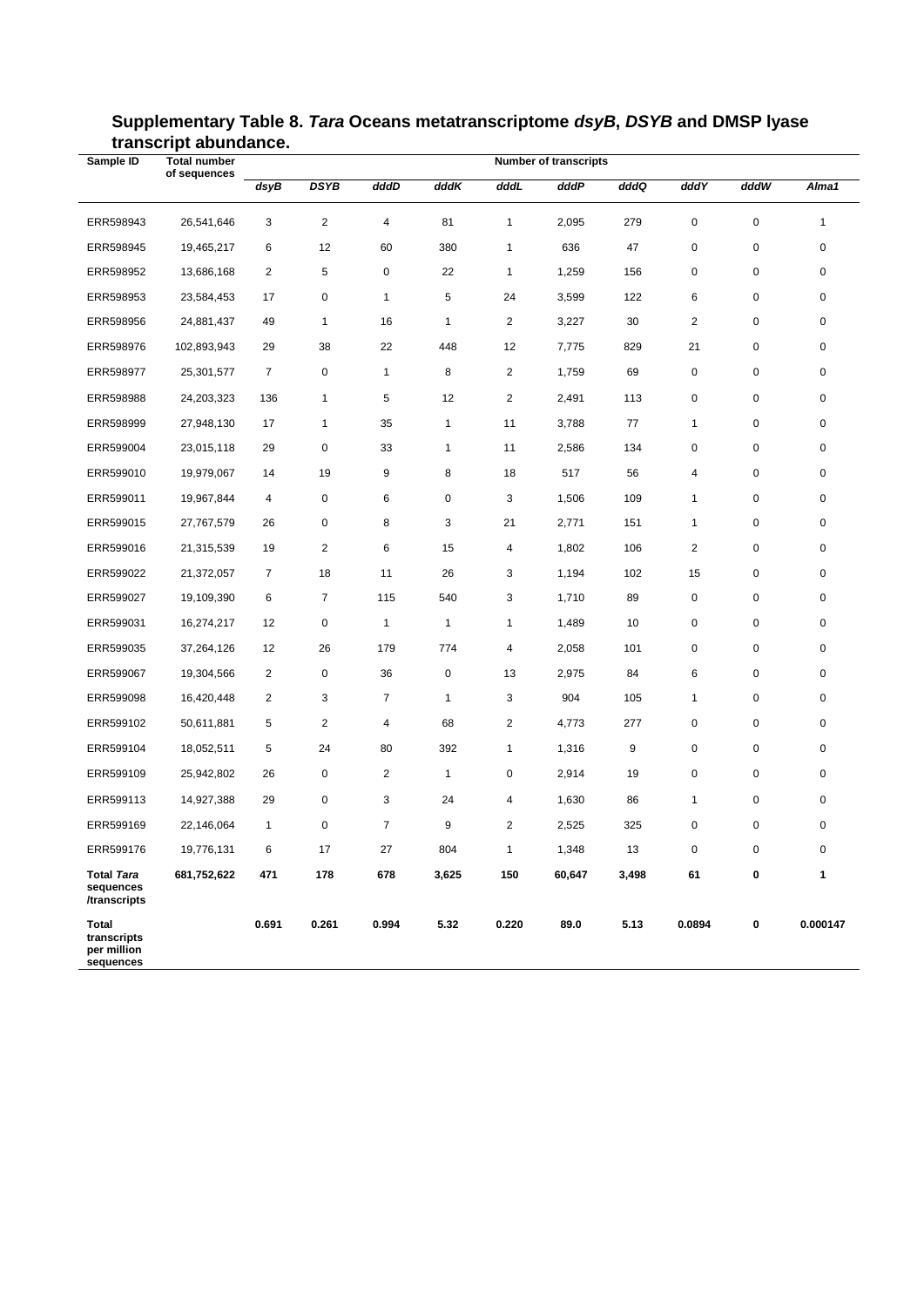# **Supplementary Table 10. Strains and plasmids used in this study.**

| Strain/Plasmid                              | <b>Description</b>                                                                                                                                                                                                      | Reference                                         |
|---------------------------------------------|-------------------------------------------------------------------------------------------------------------------------------------------------------------------------------------------------------------------------|---------------------------------------------------|
| Escherichia coli 803                        | Strain used for routine transformations                                                                                                                                                                                 | Wood (1966) <sup>4</sup>                          |
| Escherichia coli BL21 DE3                   | Strain used for DSYB expression for protein purification                                                                                                                                                                | New England BioLabs                               |
| Rhizobium leguminosarum<br>J391             | Streptomycin-resistant derivative of wild type strain 3841 used for library screening<br>and expression of genes cloned in plasmid pLMB509 or pRK415                                                                    | Young et al. $(2006)^5$                           |
| Labrenzia aggregata J571                    | Labrenzia aggregata LZB033 with mutation in dsyB gene                                                                                                                                                                   | Curson et al. $(2017)^3$                          |
| Prymnesium parvum<br>CCAP946/6              | Haptophyte used for growth experiments to determine intracellular DMSP<br>concentration and DSYB expression under standard conditions and different<br>environmental conditions                                         | <b>CCAP</b> culture<br>collection                 |
| P. parvum CCAP941/1A                        | Haptophyte used for growth experiments to determine intracellular DMSP<br>concentration and DSYB expression under standard conditions                                                                                   | <b>CCAP</b> culture<br>collection                 |
| P. parvum CCAP941/6                         | Haptophyte used for growth experiments to determine intracellular DMSP<br>concentration and DSYB expression under standard conditions                                                                                   | CCAP culture<br>collection                        |
| P. parvum CCAP946/1D                        | Haptophyte used for growth experiments to determine intracellular DMSP<br>concentration and DSYB expression under standard conditions                                                                                   | CCAP culture<br>collection                        |
| P. parvum CCAP946/1B                        | Haptophyte used for growth experiments to determine intracellular DMSP<br>concentration and DSYB expression under standard conditions                                                                                   | <b>CCAP</b> culture<br>collection                 |
| Prymnesium patelliferum<br>CCAP946/4        | Haptophyte used for growth experiments to determine intracellular DMSP<br>concentration and DSYB expression under standard conditions                                                                                   | <b>CCAP</b> culture<br>collection                 |
| Chrysochromulina sp.<br><b>PCC307</b>       | Haptophyte used for growth experiments to determine intracellular DMSP<br>concentration and DSYB expression under standard conditions and different<br>environmental conditions                                         | Plymouth culture<br>collection of marine<br>algae |
| Chrysochromulina tobin<br>CCMP291           | Haptophyte used for growth experiments to determine intracellular DMSP<br>concentration and DSYB expression under standard conditions and different<br>environmental conditions                                         | Hovde et al. $(2015)^6$                           |
| Symbiodinium<br>microadriaticum CCMP2467    | Dinoflagellate used for growth experiments to determine intracellular DMSP<br>concentration and DSYB expression under standard conditions                                                                               | Baumgarten et al.<br>$(2013)^7$                   |
| Fragilariopsis cylindrus<br><b>CCMP1102</b> | Diatom used for growth experiments to determine intracellular DMSP concentration<br>and DSYB expression under standard conditions and different environmental<br>conditions                                             | Mock et al. (2017) <sup>8</sup>                   |
| pLMB509                                     | Plasmid vector for taurine-inducible expression of cloned genes in Rhizobium                                                                                                                                            | Tett et al. $(2012)^9$                            |
| pRK415                                      | Wide host-range plasmid vector with IPTG-inducible lac promoter                                                                                                                                                         | Keen et al. (1988) <sup>10</sup>                  |
| pRK2013                                     | Helper plasmid used in triparental matings                                                                                                                                                                              | Figurski and Helinski<br>$(1979)^{11}$            |
| pBIO2258                                    | Labrenzia aggregata IAM12614 bacterial dsyB gene cloned in pLMB509                                                                                                                                                      | Curson et al. $(2017)^3$                          |
| pBIO2268                                    | Fragilariopsis cylindrus CCMP 1102 methyltransferase gene predicted (Lyon et al.<br>2011 <sup>2</sup> ) to have a role in DMSP biosynthesis (FRACYDRAFT_207357), codon-<br>optimised, synthesised and cloned in pLMB509 | This study                                        |
| pBIO2269                                    | Acropora millepora methyltransferase gene predicted (Raina et al. 2013 <sup>1</sup> ) to have a<br>role in DMSP biosynthesis, codon-optimised, synthesised and cloned in pLMB509                                        | This study                                        |
| pBIO2270                                    | Acropora cervicornis DSYB, codon-optimised, synthesised and cloned in pLMB509                                                                                                                                           | This study                                        |
| pBIO2271                                    | Alexandrium tamarense ATSP1-B DSYB, codon-optimised, synthesised and cloned<br>in pLMB509                                                                                                                               | This study                                        |
| pBIO2272                                    | Chrysochromulina tobin CCMP 291 DSYB, codon-optimised, synthesised and<br>cloned in pLMB509                                                                                                                             | This study                                        |
| pBIO2273                                    | Fragilariopsis cylindrus CCMP 1102 DSYB, codon-optimised, synthesised and<br>cloned in pLMB509                                                                                                                          | This study                                        |
| pBIO2274                                    | Lingulodinium polyedrum CCMP 1936 DSYB, codon-optimised, synthesised and<br>cloned in pLMB509                                                                                                                           | This study                                        |
| pBIO2275                                    | Prymnesium parvum CCAP 946/6 DSYB cloned in pRK415                                                                                                                                                                      | This study                                        |
| pBIO2276                                    | Symbiodinium microadriaticum CCMP 2467 DSYB, codon-optimised, synthesised<br>and cloned in pLMB509                                                                                                                      | This study                                        |
| pBIO2277                                    | C. tobin DSYB, codon-optimised, synthesised and subcloned (from pBIO2272) in<br>pET16b, and used for protein purification                                                                                               | This study                                        |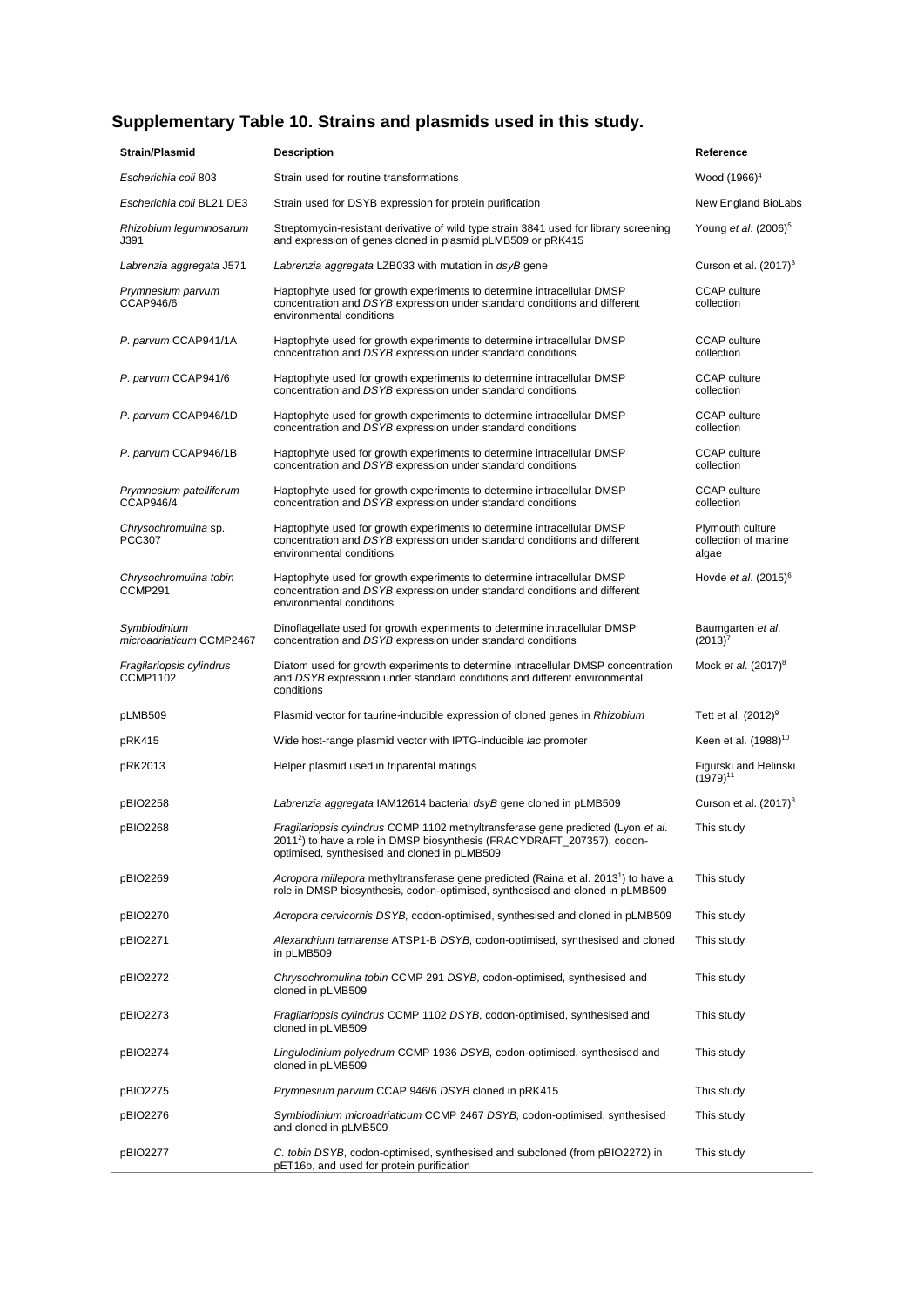| Primer name    | Sequence (5' to 3')*                            | Use                                                                           |
|----------------|-------------------------------------------------|-------------------------------------------------------------------------------|
| PpDSYBp1       | GCGGATCCGAAGGAGATATACATCATATGCTGCGCCTCGCCCCTCGC | Cloning of P. parvum CCAP 946/6                                               |
|                |                                                 | DSYB into pRK415 for pBIO2275                                                 |
| PpDSYBp2       | GC <u>GAATTC</u> TTATGGTTTGTAAGCGACGATGAGC      | Cloning of P. parvum CCAP 946/6<br>DSYB into pRK415 for pBIO2275              |
| qF_ParvDSYB    | ACTGCAGCATGTCACTGTCA                            | RT-qPCR amplification of P.<br>parvum CCAP 946/6 DSYB                         |
| qR_ParvDSYB    | CCCCGTGATCATCTCCATGG                            | RT-qPCR amplification of P.<br>parvum CCAP 946/6 DSYB                         |
| qF_SymbioDSYB1 | <b>GAAGGTTGTGACGGGCCATA</b>                     | RT-qPCR amplification of S.<br>microadriaticum CCMP 2467<br>DSYB1             |
| qR_SymbioDSYB1 | TCGCCAGGTAATCGAAGACG                            | RT-qPCR amplification of S.<br>microadriaticum CCMP 2467<br>DSYB1             |
| qF_SymbioDSYB2 | GTTCTCCTCGAAGCCTGCTT                            | RT-qPCR amplification of S.<br>microadriaticum CCMP 2467<br>DSYB <sub>2</sub> |
| qR_SymbioDSYB2 | TCATGGTCAACGACAGCCTC                            | RT-qPCR amplification of S.<br>microadriaticum CCMP 2467<br>DSYB <sub>2</sub> |
| qF_ChrysDSYB   | CACGGCCAAGTACCTTGTCA                            | RT-qPCR amplification of C. tobin<br>CCMP 291 DSYB                            |
| qR_ChrysDSYB   | GACTGTCGACTTGAGTCCCG                            | RT-qPCR amplification of C. tobin<br>CCMP 291 DSYB                            |
| qF_FragiDSYB   | CTATCAGCTGCTGACCCAGG                            | RT-qPCR amplification of F.<br>cylindrus CCMP 1102 DSYB                       |
| qR_FragiDSYB   | AACCATACCTCCCGGTCGTA                            | RT-qPCR amplification of F.<br>cylindrus CCMP 1102 DSYB                       |
| qF_ParvActin   | GCTACTCCTTCACCACCACC                            | RT-qPCR amplification of P.<br>parvum CCAP 946/6 β-actin gene                 |
| qR_ParvActin   | GCTCGTACGACTTCTCGAGG                            | RT-qPCR amplification of P.<br>parvum CCAP 946/6 β-actin gene                 |
| qF_SymbioActin | AAGGCCAATCGTGAACGGAT                            | RT-qPCR amplification of S.<br>microadriaticum CCMP 2467 β-<br>actin gene     |
| qR SymbioActin | GCACACAATCCCGGTTGTTC                            | RT-qPCR amplification of S.<br>microadriaticum CCMP 2467 β-<br>actin gene     |
| qF_ChrysActin  | GGTGTGATGGTGGGTATGGG                            | RT-qPCR amplification of C. tobin<br>CCMP 291 $\beta$ -actin gene             |
| qR_ChrysActin  | CATGTCGTCCCAGTTGGTCA                            | RT-qPCR amplification of C. tobin<br>CCMP 291 $\beta$ -actin gene             |
| qF_FragiActin  | TGGGGATGAAGCACAAGCAA                            | RT-qPCR amplification of F.<br>cylindrus CCMP 1102 β-actin gene               |
| qR_FragiActin  | AGGATGAGCTTCAGGGGCTA                            | RT-qPCR amplification of F.<br>cylindrus CCMP 1102 β-actin gene               |

# **Supplementary Table 11. Oligonucleotide primers used in this study.**

\*restriction sites included in primers for cloning are underlined